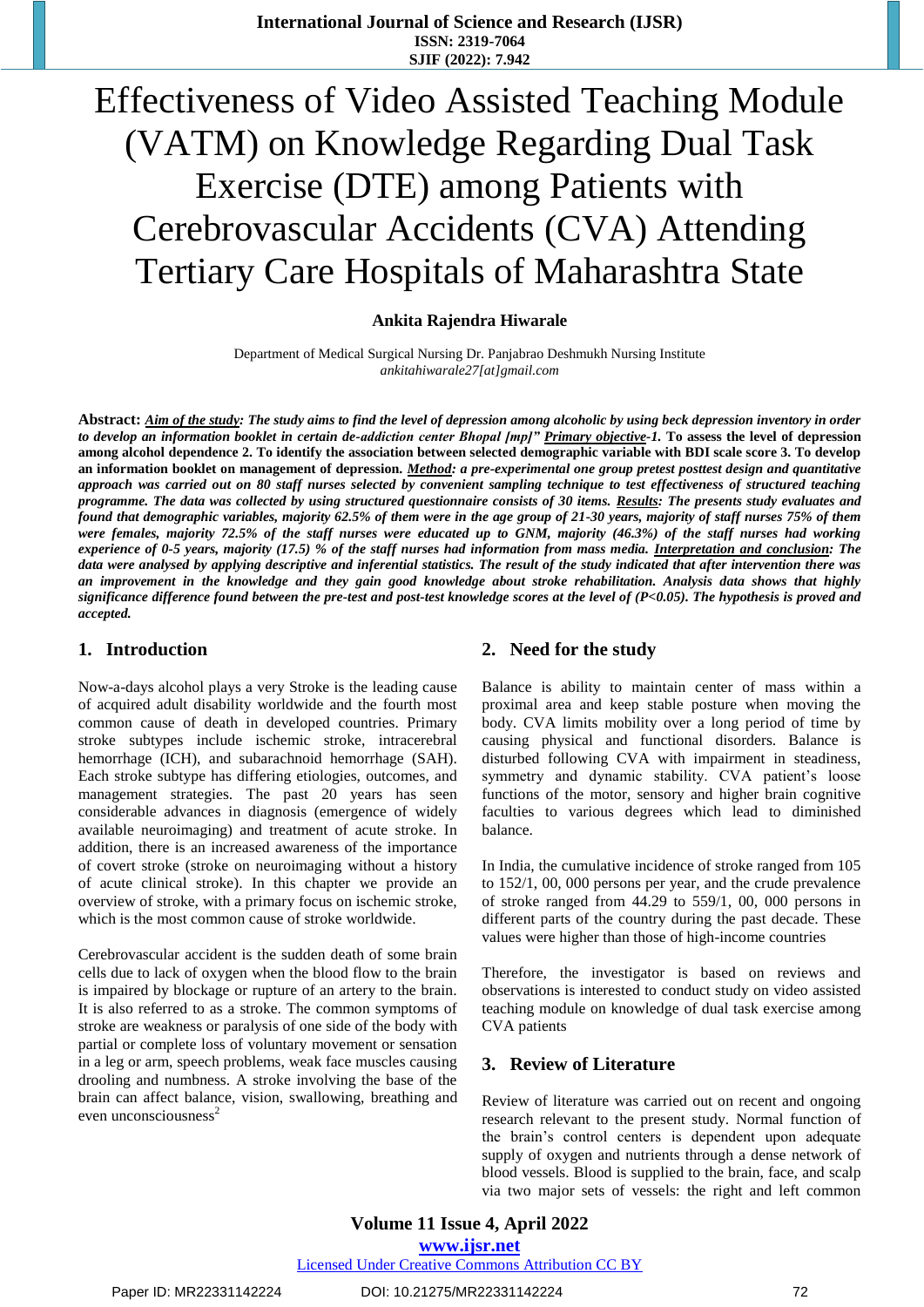# **International Journal of Science and Research (IJSR) ISSN: 2319-7064 SJIF (2022): 7.942**

carotid arteries and the right and left vertebral arteries. The common carotid arteries have two divisions. The external carotid arteries supply the face and scalp with blood. The internal carotid arteries supply blood to most of the anterior portion of the cerebrum. Any decrease in the flow of blood through one of the internal carotid arteries brings about some impairment in the function of the frontal lobes. Occlusion of one of the vertebral arteries can cause many serious consequences, ranging from blindness to paralysis. An ischemic stroke or transient ischemic attack (TIA) occurs if an artery that supplies oxygen-rich blood to the brain becomes blocked. Many medical conditions can increase the risk of ischemic stroke or TIA. For example, [atherosclerosis.](https://www.nhlbi.nih.gov/health/health-topics/topics/atherosclerosis) Plaque in an artery can crack and these clots can partly or fully block an artery. Plaque can build up in any artery in the body, including arteries in the heart, brain, and neck. The clot or plaque can travel through the bloodstream and get stuck in one of the brain's arteries. This stops blood flow through the artery and damages brain cells. Heart conditions and blood disorders also can cause blood clots that can lead to a stroke or TIA. A dual task is the concurrent performance of two tasks with distinct and separate goals. In the daily mobility of an older adult, the need to hurry to get to a phone, a door, or the bathroom is a complex single task merely adding the element of time as pressure. Finally, by way of definition for clarity, walking and speaking on a cell phone is a dual task, but merely carrying a phone that is turned off, is not. The relative success of dual tasking-how well a person can tolerate the addition of a second (or third) task can be expressed using terms such as Dual Task Tolerance (DTT) or dual task capacity.

#### **Assumptions**

CVA patients may have some knowledge on Dual Task Exercise The demographic variables may patients influence on knowledge of CVA patients with regard to know the Dual Task Exercise. VATM on Dual Task Exercise may enhance the knowledge of CVA

#### **Delimitation s:**

The study was limited to-

- Assessment of knowledge
- 60 CVA patients
- Selected hospital of Maharashtra state

#### **Hypothesis:**

- $\bullet$  H<sub>1</sub>: There is a significant difference between the pre-test and post-test knowledge scores on DTE among patients with CVA.
- $H_2$ : There is a significant association between the posttest knowledge

#### **Methodology**

**Research approach:** An experimental research approach was used for the study

**Research design:** Quantitative, pre-experimental one group pretest posttest design

#### **Variables under study:**

- Independent variable: VATM on DTE
- Dependent variable: knowledge on DTE

**Accessible population** CVA patients available for the research study were accessible population.

#### **Sample and sampling technique**

Sample: CVA patients attending 04 tertiary care hospitals of Maharashtra state were the samples for present study.

**Sample size**: Sample's size was 60 calculated based on sample size determination formula

**Sampling technique:** The convenient sampling technique was used to select the CVA patients from 04 selected tertiary care hospitals of Maharashtra state. As per the tentative schedule of data collection, the investigator has selected the CVA patients conveniently on first come first basis after informed consent. The employees of OPD registration counter was consulted for expected visits of CVA patients.

#### **Inclusion criteria:**

The CVA patients who;

- Gave consent to participate in the study
- We're be available at the time of data collection
- Who were able to read and understand Marathi language

#### **Exclusion criteria:**

The CVA patients;

- Who were critically ill
- With cognitive impairment like disorientation, mental confusion and irritations
- With hypotonic activity

#### **Tool preparation**

**Development of tool:** The tools were constructed based on objectives and conceptual frame work. However, the investigator has adopted following steps prior to development of tool for data collection from CVA patients attending tertiary care hospitals of Maharashtra state. Extensive review of literature from various resources like books, journals, periodicals, magazines, med-line searches etc. Consultation and discussion with experts from nursing, research and biostatistics. Personal and professional experience of investigator with CVA patients attending tertiary care hospitals of Maharashtra state. After such deliberations, the investigator has prepared the blue print on SAQ and VATM. Self-Administered Questionnaire And (SAQ) Video Assisted Teaching Module (VATM)

#### **Description of Tools**

1) **Self-Administered Questionnaire:** on DTE was used in the form of Multiple-Choice Questions (MCQ) to assess the knowledge of CVA patients. The SAQ

# **Volume 11 Issue 4, April 2022**

# **www.ijsr.net**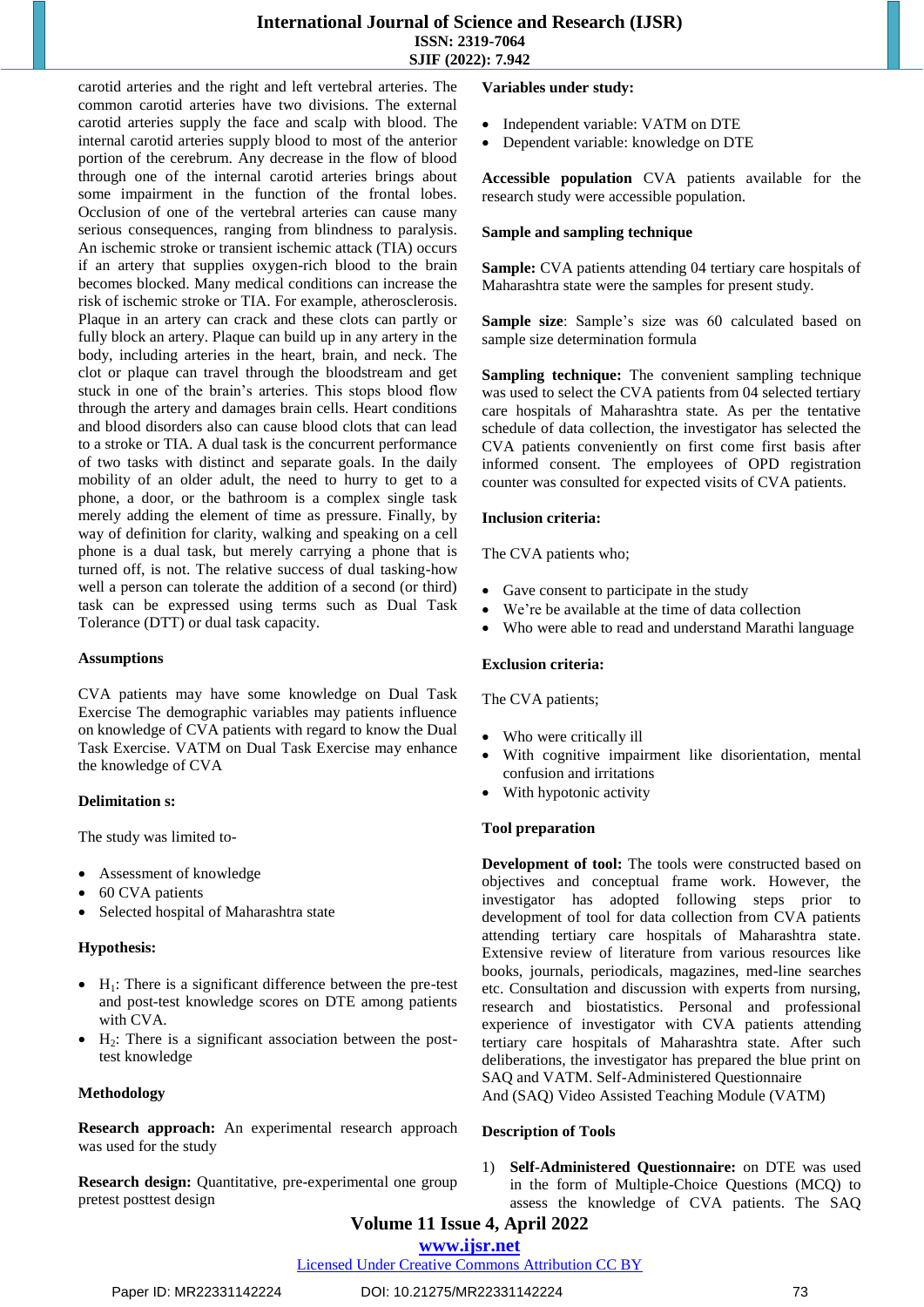contains Part A & B. The Part A is related demographic variable, and the Part B is related to MCQ on DTE.

Part A: is related to seeking information on demographic variables of CVA patients attending tertiary care hospitals of Maharashtra state.

Part B: is related to knowledge items on DTE in the form of MCQ. It has a total of 30 questions with a total score of 30. Each question/ item had four options and the score for each right answer was 1 mark and for wrong answer 0 mark was awarded. However, they are categorized as; general information stroke, prevention and management of stroke and information regarding DTE. For wrong answer 0 marks was awarded.

**Validation of the tool:** The Content validity of SAQ and VATM were established in consultationwith10 experts from the field of Medical Surgical Nursing (n=7), physician (n=1) statistician (n=1), language expert (n=1). The suggestions of subject experts were taken into consideration and reframed the same.

**Reliability:** Data was collected from 06 CVA patients attending hospitals (other than the main study area) to test reliability of SAQ. The Test re-test method was used where Karl Pearson's correlation coefficient was calculated and found to be reliable ( $r = 0.88$ ).

**Feasibility of the study:** The investigator conducted a Pilot study.

**Pilot study:** The pilot study was conducted from  $18/10/2019$ to 25/10/2019 after prior permission from concerned authority. Six (06) CVA patients were selected using convenient sampling technique from selected tertiary care hospital of Maharashtra state. To assess the feasibility of the study and to decide the plan for analysis

#### **Data collection procedure:**

The investigator has obtained formal permission from consent authorities in selected hospital, Maharashtra for the conduct research study. The inform consent was obtained from each CVA patients for their willingness to participate in the study and data will be kept confidential.

Pre-test: The investigator visited to each CVA patient and handed over the SAQ with instructions. They were requested to read the questions one by one, and put  $(\sqrt{})$  mark on right option mentioned against each question. The doubts were clarified during administration of pre-test and collected backfilled in SAQ immediately after 30 minutes. However, the pre-test data was collected from  $16<sup>th</sup>$  to  $20<sup>th</sup>$  December. Around, 12-15 CVA patients were chosen daily for pre-test.

#### **Intervention**

On the same day of pre-test, the CVA patients (around 12-15 daily) were requested to assemble in conference hall. The investigator made the patients comfortable with good seating arrangement, calm atmosphere, etc. And, the health teaching on DTE was provided by the investigator using LCD around 20-25 minutes. During presentation, the doubts of CVA patients were clarified. And further, they were informed with regard to date and time of posttest. However, the address and contact numbers were collected from the CVA patients.

#### **Post test**

The post test was conducted using same tool used for pretest after 7 days of intervention i. e.23 $^{rd}$  to 29<sup>th</sup> December. The CVA patients those who were unable to visit the respective hospital, the investigator visited their place of residence for post–test data collection. However, after data collection, the researcher thanked all patients' as well concerned authorities for their cooperation.

**Plan for data analysis:-**The data collected was plan to organized, tabulated analyzed, by using descriptive statistics such as; percentage, mean, and standard deviation and the inferential statistics such as; One-way ANNOVA and paired 't' test to test the hypothesis with SPSS software. .

**Scoring mode:** Score 1 was given to every correct answer.0 was given to every wrong answer. Based on the percentage of scores, level of knowledge was graded as **Poor**-6 to below **Average**-7 to 12**, Good**-13 to 18. **Very good-**19 to 24, **Excellent –** 25 to 30

# **4. Results**

**Organization of the data**: The collected data is tabulated, analyzed, organized and presented under the following sections:

| Demographic                       | No.<br>of                | Percentage        |
|-----------------------------------|--------------------------|-------------------|
| Variables                         | patients                 | (%)               |
| Age (yrs)                         |                          |                   |
| $\leq 50$ yrs                     | 14                       | $\overline{23.3}$ |
| $51-60$ yrs                       | 22                       | 36.7              |
| $>60$ yrs                         | 24                       | 40.0              |
| Gender                            |                          |                   |
| Male                              | 42                       | 70.0              |
| Female                            | 18                       | 30.0              |
| Marital Status                    |                          |                   |
| Married                           | 41                       | 68.3              |
| Unmarried                         | 6                        | 10.0              |
| Divorced/Separated                | 5                        | 8.3               |
| Widow                             | 8                        | 13.3              |
| <b>Educational Status</b>         |                          |                   |
| SSC and below                     | 12                       | 20.0              |
| HSC                               | 13                       | 21.7              |
| Graduate                          | 31                       | 51.7              |
| PG and above                      | $\overline{\mathcal{L}}$ | 6.7               |
| Occupation                        |                          |                   |
| Self Employed                     | 18                       | 30.0              |
| Govt. Employee                    | 15                       | 25.0              |
| Private Employee                  | 19                       | 31.7              |
| Other                             | 8                        | 13.3              |
| <b>Monthly Family Income (Rs)</b> |                          |                   |
| $<$ 5000 Rs                       | 3                        | 5.0               |
| $5001 - 10000$ Rs                 | $\overline{\mathcal{A}}$ | 6.7               |
| 10001-20000 Rs                    | 20                       | 33.3              |
| $>20001$ Rs                       | 33                       | 55.0              |
| Place of residence                |                          |                   |
| Rural                             | 6                        | 10.0              |
| Urban                             | 54                       | 90.0              |
|                                   |                          |                   |

**Table 1.1:** Distribution of patients according to their demographic characteristics, n=60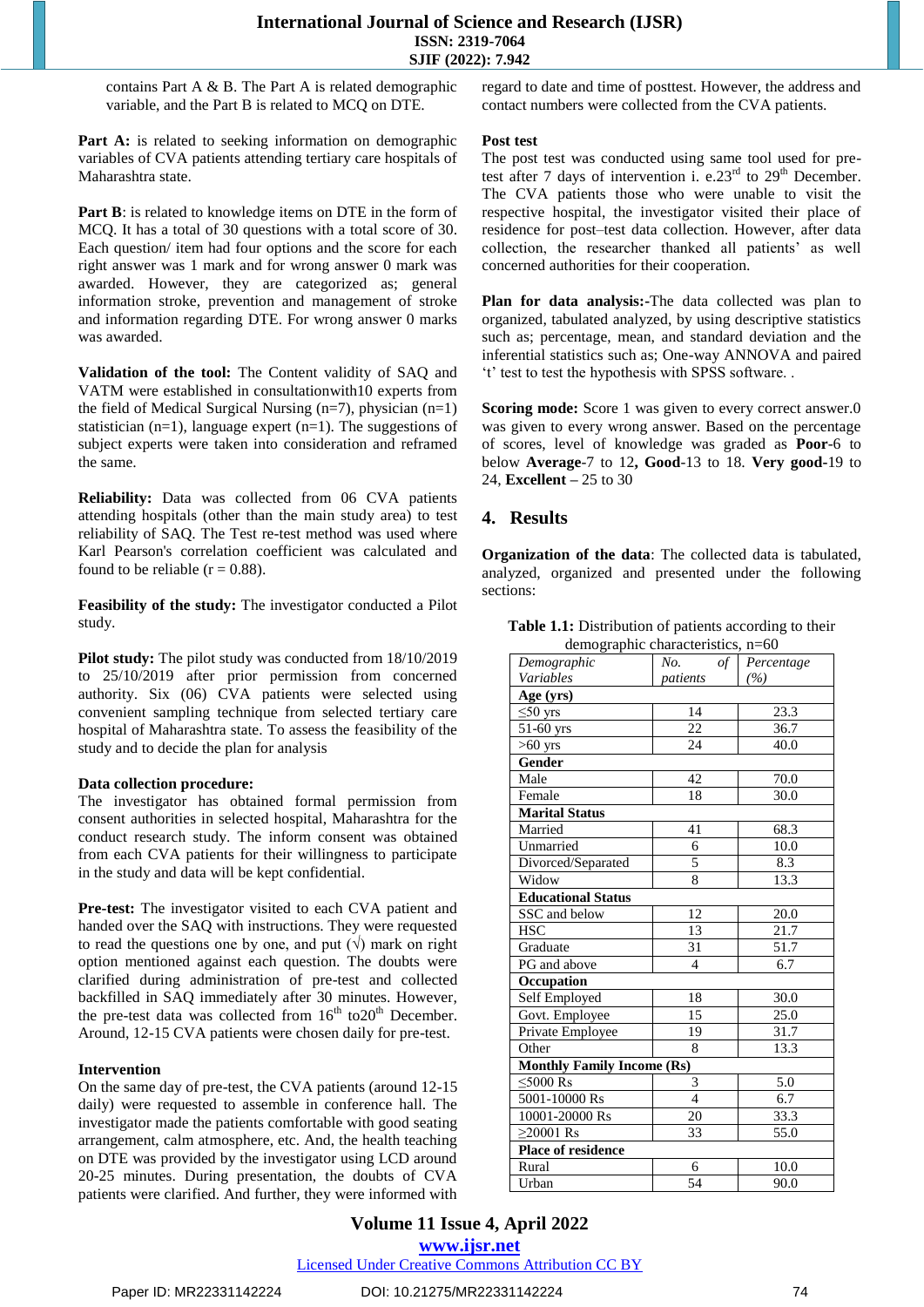#### **a) Percentage distribution of knowledge on DTE among CVA patients before intervention**

| $\alpha$ and $\alpha$ interval vention. |           |              |               |  |  |
|-----------------------------------------|-----------|--------------|---------------|--|--|
| No.                                     | Level of  | frequency of | Percentage of |  |  |
|                                         | knowledge | CVA patients | knowledge     |  |  |
|                                         | Excellent |              |               |  |  |
|                                         | Very good |              | 5%            |  |  |
| 2                                       | Good      | 22           | 36.67%        |  |  |
|                                         | Average   | 29           | 48.3%         |  |  |
|                                         | Poor      |              | 10%           |  |  |
|                                         | Overall   | 60           | 40.8%         |  |  |

**Table 4.1:** Distribution of knowledge among CVA patients before intervention, *n=60*

#### **b) Mean and standard deviation of knowledge on DTE among CVA patients before intervention**

**Table 4.2:** Mean and standard deviation of knowledge among CVA patients before intervention, *n=60*

| No | Level of<br>knowledge | Frequency of<br><b>CVA</b> patients | Mean  | <b>SD</b> |
|----|-----------------------|-------------------------------------|-------|-----------|
|    | Excellent             |                                     |       |           |
| 2  | Very good             |                                     | 19.33 | 0.57      |
| 3  | Good                  | 22                                  | 15.77 | 1.97      |
|    | Average               | 29                                  | 10.34 | 1.65      |
| 5  | Poor                  |                                     | 5.16  | 1.32      |
|    | Overall               |                                     | 12.26 | 4.11      |

Before intervention, the highest mean knowledge (19.33+0.57) score was for very good level of knowledge whereas none of them had excellent knowledge.

#### **c) Area wise distribution of Knowledge on DTE among CVA patients before intervention**

Table 4.3: Area wise distribution of Knowledge among CVA patients before intervention, *n=60*

| Sr. No | Area                          | Item | Percentage of<br>knowledge |
|--------|-------------------------------|------|----------------------------|
|        | General information on stroke |      | 43.6%                      |
|        | Management of stroke          |      | 34.7%                      |
|        | Knowledge on DTE              | 18   | 42%                        |
|        | Overall                       | 30   | 40.8%                      |

#### **d) Area wise Mean and standard deviation of knowledge on DTE among CVA patients before intervention**

**Table 4.4:** Area wise Mean and standard deviation of knowledge among CVA patients before intervention, *n=60*

| Sr.<br>No | Area                          | Item | Mean | Standard<br>Deviation |
|-----------|-------------------------------|------|------|-----------------------|
|           | General information on stroke | 6    | 2.61 | 1.43                  |
|           | Management of stroke          |      | 2.08 | 1.35                  |
|           | Knowledge on DTE              | 18   | 7.56 | 2.45                  |
| Overall   |                               |      |      |                       |

#### **e) Percentage wise distribution of knowledge on DTE among CVA patients after intervention**

**Table 4.5:** Distribution of knowledge on DTE among CVA patients after intervention, *n=60*

| Level of<br>Sr. No |           | Pre-test  |            | post-test | Difference |               |
|--------------------|-----------|-----------|------------|-----------|------------|---------------|
|                    | knowledge | Frequency | Percentage | Frequency | Percentage | in percentage |
|                    | Excellent |           |            |           | 3.3%       | $+3.3%$       |
|                    | Very good |           | 5%         | 21        | 35%        | $+30%$        |
|                    | Good      | 22        | 36.67%     | 30        | 50%        | $+13.$ %      |
|                    | Average   | 29        | 48.3%      |           | 11.6%      | $+36.7%$      |
|                    | Poor      |           | 10%        |           |            | $-10%$        |
|                    | Overall   | 60        | 40.8%      | 60        | 57.1%      | $+16.3%$      |

#### **f) Mean, SD and mean percentage of knowledge on DTE among CVA patients after intervention**

**Table 4.6:** Mean, SD, mean percentage of knowledge on DTE among CVA patients after intervention, *n=60*

| Level of<br>Sr. No |           |                  | Pre-test |                  | Post-test |                 | Difference in mean % |  |
|--------------------|-----------|------------------|----------|------------------|-----------|-----------------|----------------------|--|
|                    | knowledge | $Mean \pm SD$    | Mean%    | $Mean + SD$      | Mean%     | $Mean \pm SD$   | Mean%                |  |
|                    | Excellent |                  |          |                  |           |                 |                      |  |
| 2                  | Very good | $19.33 + 1.97$   | 64.44%   | $26+1.41$        | 86.66%    | $6.67 \pm 0.56$ | $+22.22%$            |  |
|                    | Good      | $15.77 \pm 1.97$ | 52.57%   | $19.95 + 1.20$   | 66.50%    | $4.18 + 0.77$   | $+13.93%$            |  |
| $\overline{4}$     | Average   | $10.34 + 1.56$   | 34.48%   | $16.03 \pm 1.60$ | 53.44%    | $5.69 + 0.04$   | $+18.96%$            |  |
|                    | Poor      | $5.16 \pm 1.33$  | 17.22%   | $11+0.81$        | 36.66%    | $5.84 \pm 0.52$ | $+19.44%$            |  |
|                    | Overall   | $12.26 \pm 4.11$ | 40.86%   | $17.15 \pm 3.52$ | 57.16%    | $4.89 + 0.59$   | $+16.3%$             |  |

#### **g) Area wise percentage distribution of knowledge on DTE among CVA patients after intervention**

|  |  |  |  | <b>Table 4.7:</b> Area wise percentage distribution of knowledge on DTE among CVA patients after intervention, $n=60$ |  |
|--|--|--|--|-----------------------------------------------------------------------------------------------------------------------|--|
|--|--|--|--|-----------------------------------------------------------------------------------------------------------------------|--|

| Sr. No | Area                          | Item | Pre test | Post test | Difference in % |
|--------|-------------------------------|------|----------|-----------|-----------------|
|        | General information on stroke |      | 43.61%   | 68.33%    | $+24.72%$       |
|        | Management of stroke          |      | 34.72%   | 51.38%    | $+16.66\%$      |
|        | Knowledge on DTE              |      | 42.03%   | 55.37%    | $+13.34\%$      |
|        | Overall                       | 30   | 40.88%   | 57.16%    | $+16.28%$       |

# **Volume 11 Issue 4, April 2022 www.ijsr.net** Licensed Under Creative Commons Attribution CC BY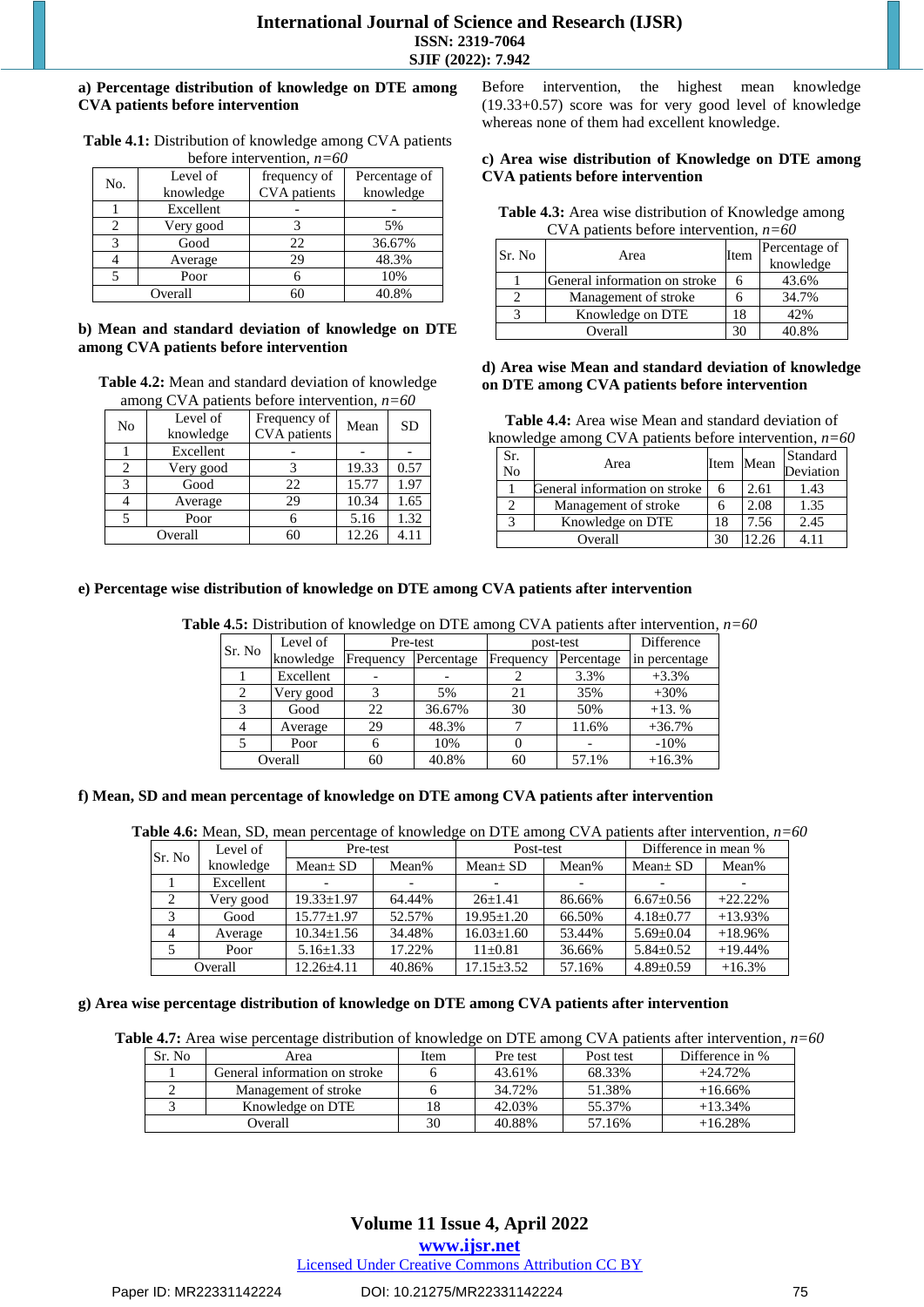# **International Journal of Science and Research (IJSR) ISSN: 2319-7064 SJIF (2022): 7.942**

## **i) Area wise Mean, SD, mean % of knowledge on DTE among CVA patients**

| <b>THEIR THAN THE THERE IS A THEFT TO SET AND THE COLLECTED</b> IN $\mathbf{C}$ is a partition if $\mathbf{C}$ |                               |                |       |                |       |                      |       |
|----------------------------------------------------------------------------------------------------------------|-------------------------------|----------------|-------|----------------|-------|----------------------|-------|
| Sr. No                                                                                                         |                               | Pre-test       |       | Post-test      |       | Difference in mean % |       |
|                                                                                                                | Area                          | $Mean + SD$    | Mean% | $Mean + SD$    | Mean% | $Mean \pm SD$        | Mean% |
|                                                                                                                | General information on stroke | $2.61 + 1.43$  | 43.6% | $4.10 + 1.11$  | 68.3% | $1.49 + 0.32$        | 24.7% |
|                                                                                                                | Management of stroke          | $2.08 + 1.35$  | 34.7% | $3.08 + 1.13$  | 51.3% | $1+0.22$             | 16.6% |
|                                                                                                                | Knowledge of DTE              | $7.56 + 2.45$  | 42%   | $9.96 + 2.44$  | 55.3% | $2.4+0.01$           | 13.3% |
|                                                                                                                | Overall                       | $12.26 + 4.11$ | 40.8% | $17.15 + 3.52$ | 57.1% | $4.89 + 0.59$        | 16.3% |

**Table 4.8:** Area wise Mean, SD, mean % of knowledge on DTE among CVA patients, *n=60*

#### **j) Effectiveness of VATM on DTE among CVA patients based on areas**

#### **Table 4.9:** Area wise effect of VATM on DTE among CVA patients, *n=60*

| Sr. No. | Area of knowledge             | Pre test        | Post test       | t value | p value     |
|---------|-------------------------------|-----------------|-----------------|---------|-------------|
|         |                               | Mean $\pm SD$   | Mean $\pm SD$   |         |             |
|         | General information on stroke | $2.61 + 1.43$   | $4.10 \pm 1.11$ | 9.05    | 0.0001      |
| 1.      |                               |                 |                 |         | S. $p<0.05$ |
| 2.      | Management of stroke          | $2.08 \pm 1.35$ | $3.08 \pm 1.13$ | 6.01    | 0.0001      |
|         |                               |                 |                 |         | S. $p<0.05$ |
| 3.      | Knowledge on DTE              | $7.56 + 2.45$   | $9.96 + 2.44$   | 7.69    | 0.0001      |
|         |                               |                 |                 |         | S. $p<0.05$ |
| Overall |                               | $12.26 + 4.11$  | $17.15 + 3.52$  | 11.68   | 0.003       |
|         |                               |                 |                 |         | S. $p<0.05$ |

#### **k) Overall effect of VATM on DTE among CVA patients according to the level of knowledge**

#### **Table 4.10**: Overall effect of VATM on DTE among CVA patients, *n=60*

| <b>THOIC</b> $\mathbf{H}$ . Or clude choot of $\mathbf{H}$ is the choose annoing $\mathbf{C}$ is puttomber to be                                                                                                                                                                                                                                                                                                                                                         |       |                       |                    |         |            |  |  |
|--------------------------------------------------------------------------------------------------------------------------------------------------------------------------------------------------------------------------------------------------------------------------------------------------------------------------------------------------------------------------------------------------------------------------------------------------------------------------|-------|-----------------------|--------------------|---------|------------|--|--|
| Overall                                                                                                                                                                                                                                                                                                                                                                                                                                                                  | Mean  | Standard<br>deviation | Mean<br>difference | t value | P value    |  |  |
| Pre test                                                                                                                                                                                                                                                                                                                                                                                                                                                                 | 12.26 | 4.11                  | $4.88 + 3.23$      | 1.68    | $0.003***$ |  |  |
| Post test                                                                                                                                                                                                                                                                                                                                                                                                                                                                | 17.15 | 5.52                  |                    |         |            |  |  |
| $\mathbf{z}$ $\mathbf{z}$ $\mathbf{z}$<br>$\alpha$ $\alpha$ = $\alpha$ , $\alpha$ , $\alpha$ , $\alpha$ , $\alpha$ , $\alpha$ , $\alpha$ , $\alpha$ , $\alpha$ , $\alpha$ , $\alpha$ , $\alpha$ , $\alpha$ , $\alpha$ , $\alpha$ , $\alpha$ , $\alpha$ , $\alpha$ , $\alpha$ , $\alpha$ , $\alpha$ , $\alpha$ , $\alpha$ , $\alpha$ , $\alpha$ , $\alpha$ , $\alpha$ , $\alpha$ , $\alpha$ , $\alpha$ , $\alpha$ , $\alpha$ , $\alpha$ , $\alpha$ , $\alpha$ ,<br>$\sim$ |       |                       |                    |         |            |  |  |

*df; 2.00 p < 0.05 \*\*\*=Highly significant*

With Student's paired 't' test applied at 5% level of significance, overall 't' value was found to be 11.68 whereas the corresponding p value was 0.003 which is statistically highly significant. Hence, it is interpreted that the VATM was effective in improving the knowledge of CVA patients regarding DTE and the Research Hypothesis  $H_1$  is accepted.

#### **Testing of hypothesis**

Section V: Association between posttest knowledge score DTE and demographic variables of CVA Patients.

**Table 1.9:** Association of posttest knowledge score on DTE among CVA Patients with their demographic variables *n*=60

|                            |                    | No. of patients  | Mean posttest knowledge score | F-value    | p-value              |
|----------------------------|--------------------|------------------|-------------------------------|------------|----------------------|
| Age (yrs)                  | $\leq 50$ yrs      | 14               | $17.14 \pm 2.93$              | 2.84       | 0.066<br>NS, p>0.05  |
|                            | $51-60$ yrs        | 22               | $18.40 \pm 3.54$              |            |                      |
|                            | $>60$ yrs          | 24               | $16 \pm 3.56$                 |            |                      |
|                            |                    |                  |                               |            |                      |
|                            | 42                 | $17.52 \pm 3.57$ | 1.26                          | 0.21       | 0.87                 |
| Gender                     | 18                 | $16.27 \pm 3.33$ | $23.85 \pm 3.34$              | NS, p>0.05 | NS, p>0.05           |
|                            |                    |                  |                               |            |                      |
|                            |                    |                  |                               |            |                      |
| <b>Marital Status</b>      | Married            | 41               | $16.70 \pm 3.90$              | 0.87       | 0.56<br>NS, p > 0.05 |
|                            | Unmarried          | 6                | $18 \pm 1.41$                 |            |                      |
|                            | Divorced/Separated | 5                | $17.20 \pm 3.03$              |            |                      |
|                            | Widow              | 8                | $18.75 \pm 2.49$              |            |                      |
|                            |                    |                  |                               |            |                      |
|                            |                    |                  |                               |            |                      |
| <b>Educational Status</b>  | SSC and below      | 12               | $18.25 \pm 2.37$              | 2.03       | 0.12<br>NS, p > 0.05 |
|                            | <b>HSC</b>         | 13               | $18.53 \pm 4.57$              |            |                      |
|                            | Graduate           | 31               | $16.38 \pm 3.11$              |            |                      |
|                            | PG and above       | $\overline{4}$   | $15.25 \pm 4.34$              |            |                      |
|                            |                    |                  |                               |            |                      |
| Occupation                 | Self Employed      | 18               | $17.44 \pm 2.28$              | 1.15       | 0.33<br>NS, p > 0.05 |
|                            | Govt. Employee     | 15               | $15.73 \pm 4.04$              |            |                      |
|                            | Private Employee   | 19               | $17.89 \pm 4.25$              |            |                      |
|                            | Other              | 8                | $17.37 \pm 2.61$              |            |                      |
| Monthly family income (Rs) |                    |                  |                               |            |                      |

# **Volume 11 Issue 4, April 2022**

**www.ijsr.net**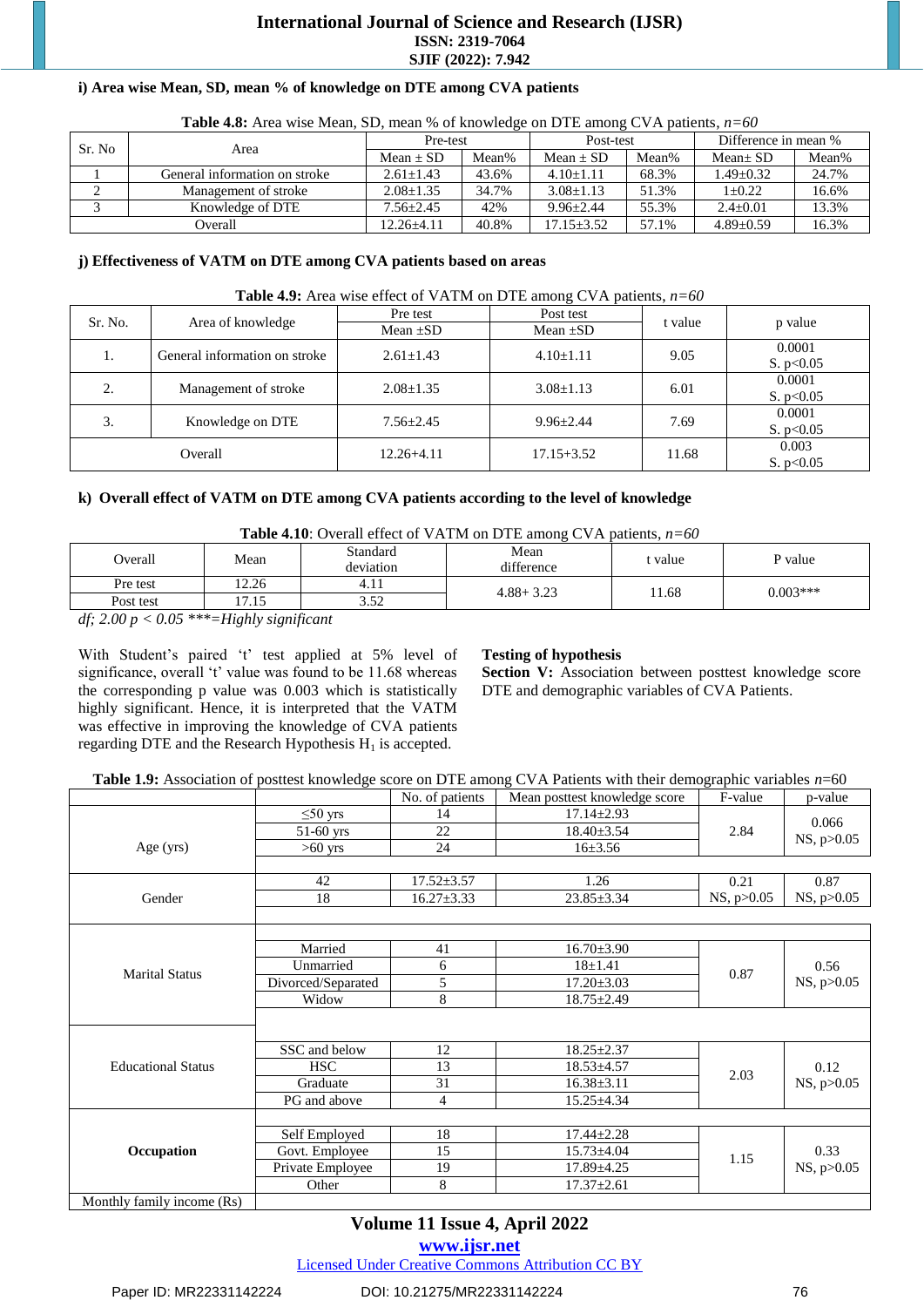# **International Journal of Science and Research (IJSR) ISSN: 2319-7064 SJIF (2022): 7.942**

|                   | $\leq 5000$ Rs |    | $18.33 \pm 2.88$ | 1.08 | 0.36<br>NS, p > 0.05 |
|-------------------|----------------|----|------------------|------|----------------------|
|                   | 5001-10000 Rs  |    | $17+1.82$        |      |                      |
|                   | 10001-20000 Rs | 20 | $18.15 \pm 3.49$ |      |                      |
|                   | $>20001$ Rs    | 33 | $16.45 \pm 3.68$ |      |                      |
|                   |                |    |                  |      |                      |
| Area of residence | Rural          |    | $17.33 \pm 2.50$ | 0.13 | 0.89                 |
|                   | Urban          | 54 | $17.12 \pm 3.63$ |      | NS, p > 0.05         |

**Testing of Hypothesis**

## **H1: There is a significant difference between pre-test and post-test knowledge score on DTE among patients with CVA**

In the present study, a significant difference  $(t=11.68)$ ; p=0.003 at 0.05level of significance) between pretest and post test knowledge score among CVA patients was observed and hence, it is inferred that the VATM was effective in improving the knowledge of CVA patients regarding DTE and the Research Hypothesis  $H_1$ : There is a significant difference between pre-test and post-test knowledge score on DTE among patients with CVA is accepted. The study findings are supported with a similar study conducted by Jae-Il Kim (2013) among CVA patients where the study findings showed that there was a significant gain in knowledge ( $t=13.52$ ;  $p=0.001$ ) by patients after a health teaching and research hypothesis was accepted.

# **5. Summary**

The study was undertaken to assess the effectiveness of VATM on DET among CVA patients. An experimental approach with one group pre-test post-test design was used to collect data among 60 CVA patients drawn conveniently using inclusion and exclusion criteria.

The following hypothesis were made by the investigator-

- $\bullet$  H<sub>1</sub>: There is a significant difference between the pre-test and post-test knowledge scores on DTE among patients with CVA.
- $\bullet$  H<sub>2</sub>: There is a significant association between the post-test knowledge scores on DTE among patients with CVA and selected demographic variables

The study was conducted in 4 selected tertiary care hospitals of Maharashtra state. The SAQ and VATM were used to collect the data among CVA patients. Accordingly, collected data were analyzed using descriptive and inferential statistics. The data collected was organized, tabulated and analyzed using descriptive statistics such as; percentage, mean, and standard deviation and the inferential statistics such as; One-way ANNOVA and paired 't' test to test the hypothesis with SPSS software.

There was a significant difference between mean pre test and post test scores of knowledge among CVA patients (t=11.68, p<0.05). Hence, Hypothesis  $H_1$ : There is a significant difference between the pre-test and post-test knowledge scores on DTE among patients with CVA was accepted. There was no significant association between knowledge scores and selected demographic variables of CVA patients. Hence, Hypothesis  $H_2$ : There is a significant association between the post-test knowledge scores on DTE

among patients with CVA and selected demographic variables were rejected.

# **6. Conclusion**

A video assisted teaching module on Dual Task Exercise was used among conveniently selected 60 patients with Cerebrovascular Accidents attending tertiary care hospitals of Maharashtra state. The post-test knowledge scores on Dual Task Exercise has shown highly significant difference in "t" value (t=11.6, p<0.05) among Cerebrovascular Accidents patients attending tertiary care hospitals. Therefore, the video assisted teaching module on Dual Task Exercise was effective among patients with Cerebrovascular Accidents.

# **7. Recommendations**

The present study recommendations the following in different areas –

- A similar study can be done on large scale
- comparative study can be undertaken to find out the difference in knowledge among patients attending urban and rural hospitals
- A similar study can be undertaken with a control group.
- A similar study can be undertaken on domains of attitude
- Same study can be conducted in rural hospital and government multi-specialty hospitals.
- A similar study can be conducted among patients those who are not literate
- A similar study can be conducted by using selfinstructional module

# **Acknowledgement**

First of all, I owe my heart in sincere gratitude to almighty God Lord Jesus for his constant mercy and guidance in completing this study.

I am grateful to almighty for his grace and blessing throughout my study.

I owe my sincere thanks to **Dr. Veda Vivek** principal, for his constant support and valuable guidance. and providing the required facilities for the successful completion of this study. I wish to express my sincere thanks to **Mr. Sudnyan Gawaie** Vice Principal for their support, encouragement for the successful completion of this study. I express my sincere gratitude to my guide **Mr. Jils Suresh**, Assistant Professor for his untiring, innovative, diligent effort, guidance and support which made my study a wonderful and fruitful one. I express my special thanks to **Mr. Prabhudas Raiborde M. Sc (N**) Head of department of Medical Surgical Nursing of for his guidance, patience and personal interest. He was